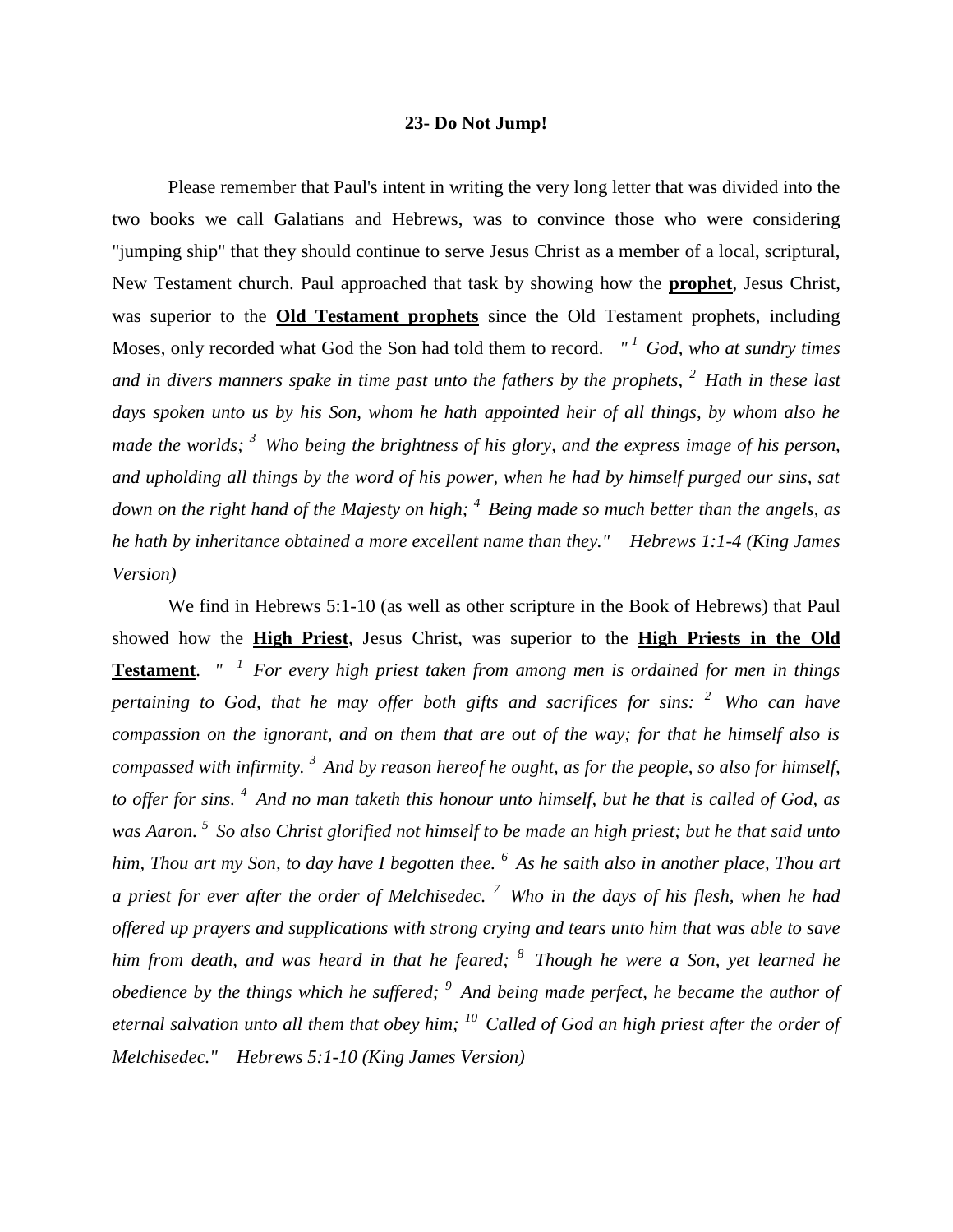In Hebrews 1:3 (printed above) Paul reminded those who were considering "jumping ship" that unlike the prophets (including Moses in whom they trusted, Jesus Christ was the brightness of the "Majesty on Highs" glory. The Complete Word Study Dictionary tells us that the Hebrew word that was translated "brightness" is found only in [Hebrew 1:3](http://www.crossbooks.com/verse.asp?ref=Heb+1%3A3) and refers to the person of Jesus Christ. The Son is the effulgence or shining forth of God's glory and the likeness of the Father. Being the radiant splendor of the eternal light [\(John 1:4-5\)](http://www.crossbooks.com/verse.asp?ref=Jn+1%3A4-5), the Lord Jesus must also be Himself, eternal. The all-glorious divinity of the Son of God is essentially one with the Father's, but the Son is a personality distinct from that of the Father. Therefore, Paul pointed out, unlike the prophets who were still in Paradise, Jesus Christ is in the Throne Room of God, sitting on the right hand of the Majesty on High (Hebrews 1:3). The Complete Word Study Dictionary also tells us that the Hebrew word that was translated glory means thought or opinion. So Paul was reminding those who were considering "jumping ship" that the thoughts and opinion of Jesus Christ was superior to the thoughts and opinions of the prophets, including Moses in whom they trusted (John 5:44-45).

Can you imagine what went through the minds of those who were considering "jumping ship" when Paul wrote in Hebrews 2:1, *" 1 Therefore we ought to give the more earnest heed to the things which we have heard, lest at any time we should let them slip"***?** Paul used a Greek word that, according to The Complete Word Study Dictionary, meant to float by or drift past as a ship, or to flow past as a river (figuratively to slip away); suggesting a gradual and almost unnoticed movement past a certain point. It is used to refer to the intent of persons meaning to glide away, to swerve or deviate from something, such as the truth, law, precepts and the Greek word is the equivalent to *parapíptō* [<G3895>,](http://www.crossbooks.com/book.asp?strongs=G3895) to fall aside. It occurs only in [Heb. 2:1](http://www.crossbooks.com/verse.asp?ref=Heb+2%3A1) where it is used in an absolute sense "lest we drift away from that which we have heard" and it is parallel with *parabainō*  $\leq$ G3845>, to go contrary to, transgress, and *parakoúō*  $\leq$ G3878>, to disobey.

That is exactly what people both in and out of Christ's scriptural churches are doing today! When Jesus Christ described the conditions of the people of this earth just before He returns for the "Catching Up" in Matthew, chapters 24 and 25, He said that like in Noah's day, most of us will be so busy, busy, busy with the affairs of this life that we will be caught by surprise and unprepared. We will suddenly realize that we let opportunities slip by. Things that we know we should done. People we meant to witness to. Knowledge we should have learned so we could share it with others. We just let those opportunities slip by because we were so busy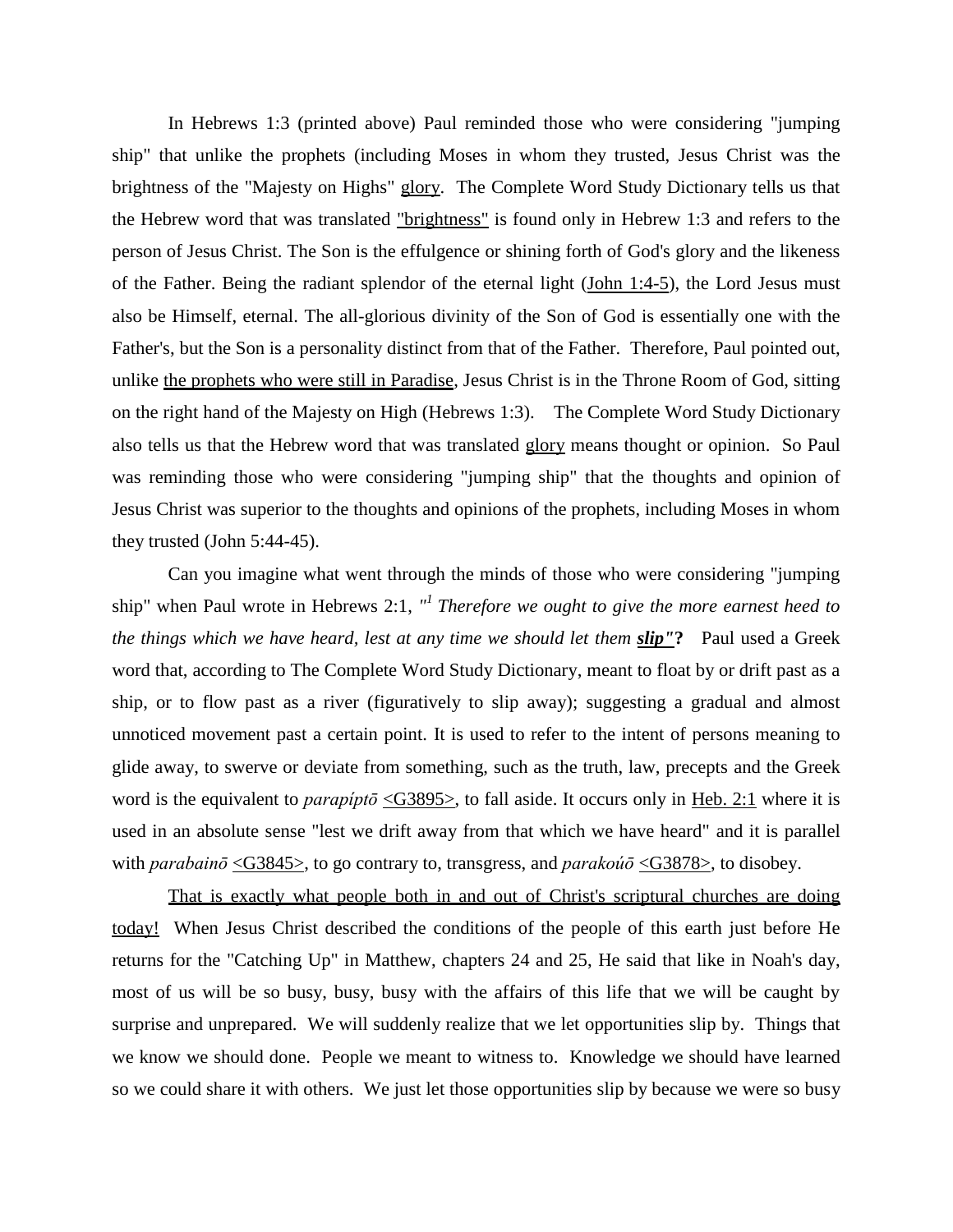with the things of this world that we let them glide away in a gradual and almost unnoticed movement. *" <sup>36</sup>But of that day and hour no one knows, not even the angels of the heavens, but [my] Father alone. <sup>37</sup>But as the days of Noe, so also shall be the coming of the Son of man. <sup>38</sup> For as they were in the days which were before the flood, eating and drinking, marrying and giving in marriage, until the day on which Noe entered into the ark, <sup>39</sup>and they knew not till the flood came and took all away; thus also shall be the coming of the Son of man." Matthew 24:36-39 (Darby)*

But today we would like to begin to focus in on the reasoning Paul used as he wrote one part of his letter to those were considering "jumping ship". Paul begins chapter 3 by proving that the household of Jesus Christ was superior to the household of Moses. WARNING!! As you read the scripture printed below, you MUST give it your utmost attention or else you are going to come to the wrong conclusion! *" <sup>1</sup>Wherefore, holy brethren, partakers of the heavenly calling, consider the Apostle and High Priest of our profession, Christ Jesus; <sup>2</sup>Who was faithful to him that appointed him, as also Moses was faithful in all his house. <sup>3</sup>For this man was counted worthy of more glory than Moses, inasmuch as he who hath builded the house hath more honour than the house. <sup>4</sup>For every house is builded by some man; but he that built all things is God. <sup>5</sup> And Moses verily was faithful in all his house, as a servant, for a testimony of those things which were to be spoken after; <sup>6</sup>But Christ as a son over his own house; whose house are we, if we hold fast the confidence and the rejoicing of the hope firm unto the end." Hebrews 3:1-6* 

## *(King James Version)*

If Paul **believed** that **the house** He referred to in Hebrews 3:6 was the household of all the saved of all the ages, believers from every tribe, and tongue, and people, and nation, then he was saying that the saved are only members of the household of the saved as long as we "*hold fast the confidence and the rejoicing of the hope firm unto the end*!" Paul would have written, under the inspiration of the Holy Spirit, that if we **did not** hold fast the confidence and the rejoicing of the hope firm unto the end we would **no longer** belong to Christ's family which is composed of the saved of all the ages, believers from every tribe, and tongue, and people, and nation. THAT CANNOT BE CORRECT! There had to be another group from which we could "jump ship".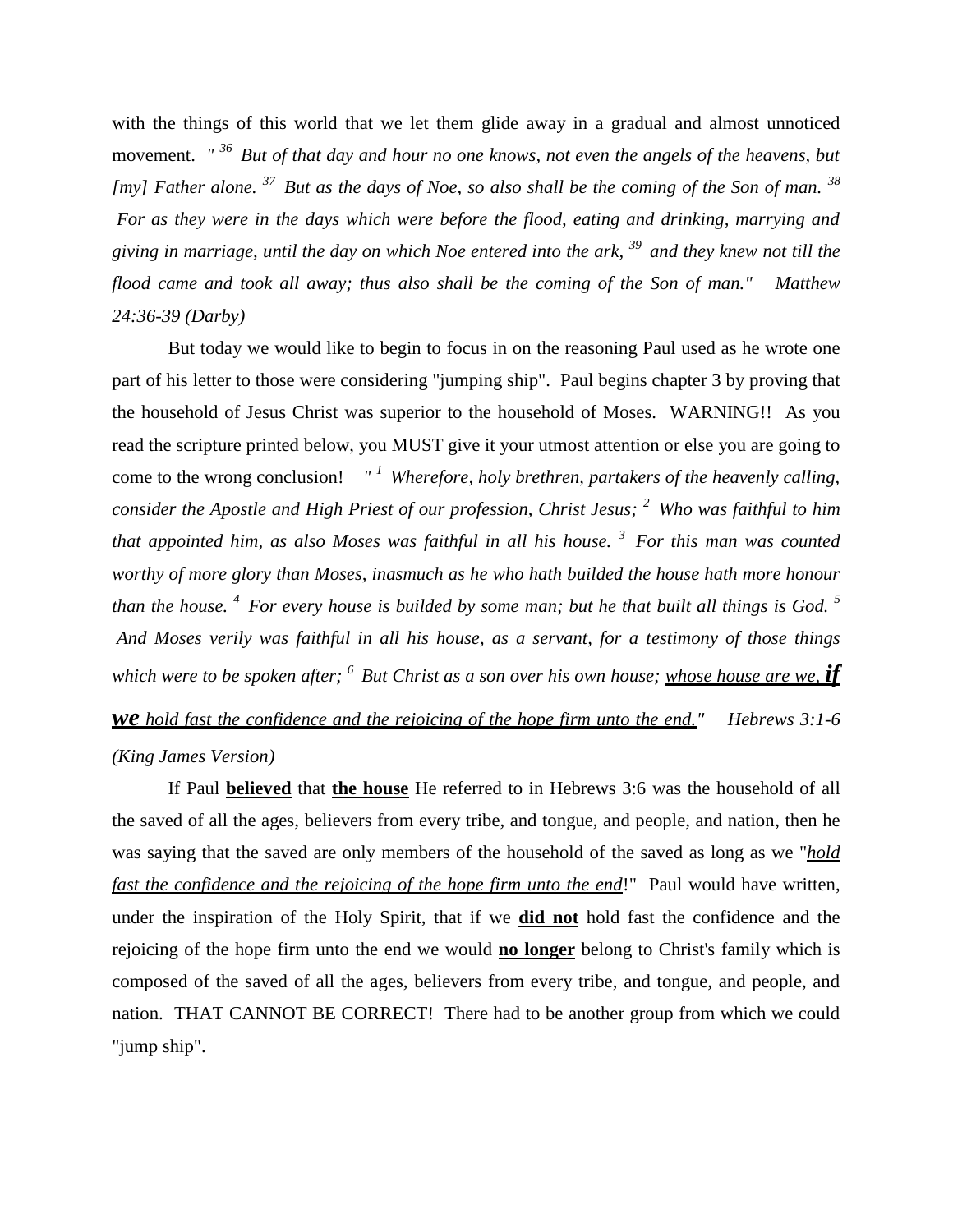But **on the other hand**, if Paul believed that the house He referred to in Hebrews 3:6 was the household composed of those who had been bound into a special group in Heaven when they were scripturally baptized by the authority of one of Christ's scriptural churches, that would be totally in agreement with the rest of the scriptures. WHY? Because Paul was telling those who were considering "jumping ship" that they would be renouncing their part of **the contract** they made with Jesus Christ when they agreed to serve Him as a member of a local, scriptural church. It is important to recognize that each member of the Bride of Christ makes that contract when a local, scriptural church binds them into that special group in Heaven. They contract to be a bond servant to Jesus Christ. As members of the Bride, they become part of the household of the Groom, Jesus Christ. *" <sup>17</sup>And if he refuses to hear them, tell it to the church. But if he refuses even to hear the church, let him be to you like a heathen and a tax collector. <sup>18</sup>Assuredly, I say to you, whatever* (<G3745> ὅσος - **translated "as many as"** in 24 other locations in the New Testament) *you bind on earth will be bound in heaven, and whatever* (<G3745> ὅσος **translated "as many as"** in 24 other locations in the New Testament) *you loose on earth will be loosed in heaven." Matthew 18:17-18 (New King James Version)*

In Hebrews 3:7-10, Paul referred to the Hebrew nation as an example of a group who, because of **unbelief**, canceled their oral contract they had made to be the Lord's priest (Exodus 19:5-8). Now, Paul, was concerned that those who were considering "jumping ship" were also about to cancel the contract they had made when they had agreed to make disciples, baptize them by the authority of the Father, the Son and the Holy Spirit and teach the new disciples all the things about the scriptures that they had been taught. *" <sup>7</sup>So it is just as the Holy Spirit says: "If you hear God's voice today, <sup>8</sup>don't be stubborn as you were in the past, when you turned against God. That was the day you tested God in the desert. <sup>9</sup>For 40 years in the desert, your people saw what I did. But they tested me and my patience. <sup>10</sup>So I was angry with them. I said, 'Their thoughts are always wrong. They have never understood my ways.' <sup>11</sup>So I was angry and made a promise: 'They will never enter my place of rest.'" Hebrews 3:7-11 (Easy-To-Read Version)*

It is amazing how an error can hinge upon the mistranslation of just one Greek word, the Greek word that was translated into the English word "rest"! The Greek word was the word, κατάπαυσις <G2663> (pronounced kat-ap'-ow-sis in English)`. According to The Complete Word Study Dictionary, the Greek word κατάπαυσις can **not only** mean the act of resting or ceasing from labor but **it can also mean the place** of rest, dwelling, or fixed abode just as the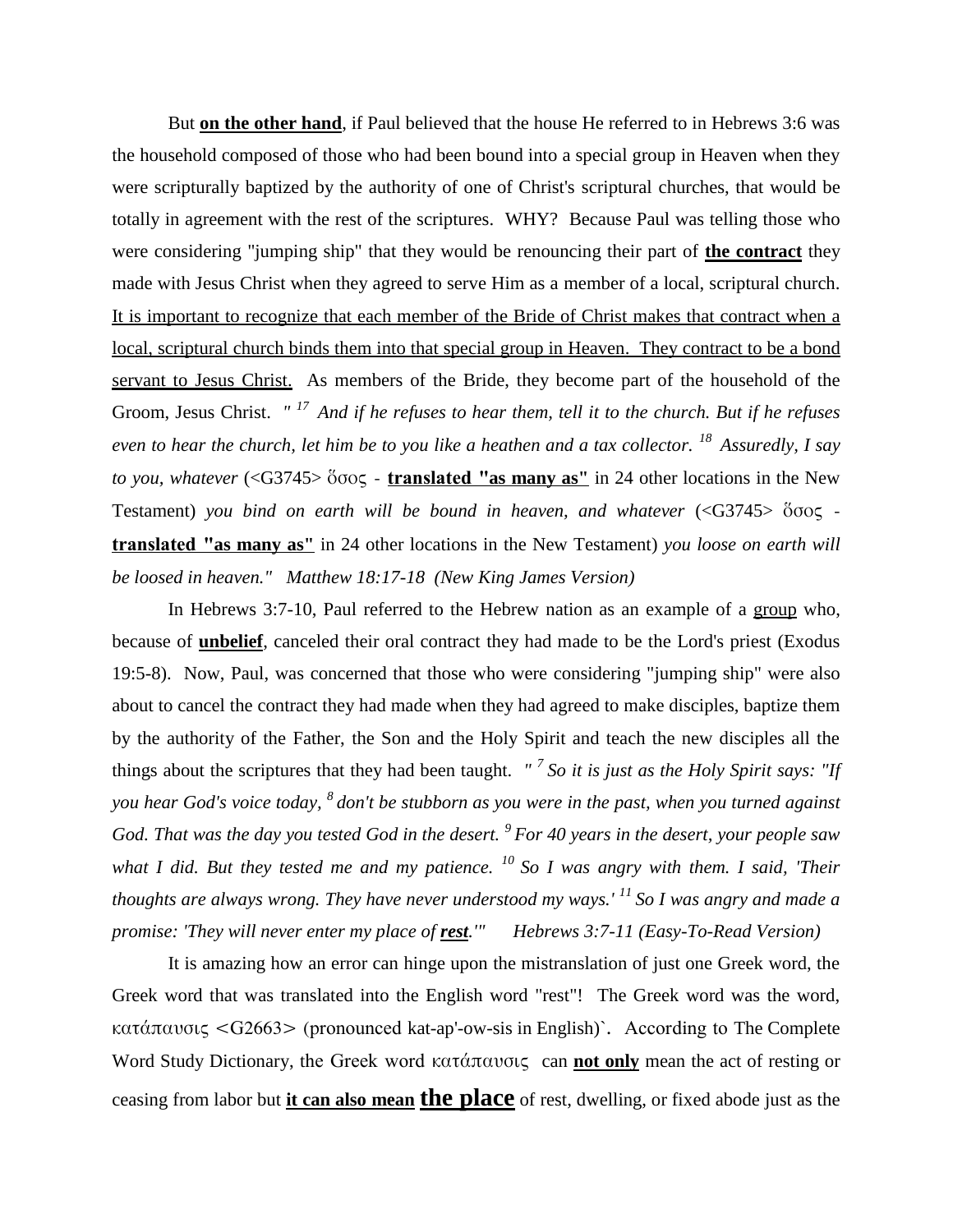same Greek word was used by Luke in Acts 7:49, when Luke recorded the testimony of Steven before Steven was stoned to death. *" <sup>44</sup>Our fathers had the tabernacle of witness in the wilderness, as he had appointed, speaking unto Moses, that he should make it according to the fashion that he had seen. <sup>45</sup>Which also our fathers that came after brought in with Jesus into the possession of the Gentiles, whom God drave out before the face of our fathers, unto the days of David; <sup>46</sup>Who found favour before God, and desired to find a tabernacle for the God of Jacob. <sup>47</sup>But Solomon built him an house. <sup>48</sup>Howbeit the most High dwelleth not in temples made with hands; as saith the prophet, <sup>49</sup>Heaven is my throne, and earth is my footstool: what house will ye build me? saith the Lord: or what is the place of my rest?" Acts 7:44-49 (King James Version)*

So we see that the Greek word κατάπαυσις (pronounced kat-ap'-ow-sis in English) **can not only mean** the act of resting or ceasing from labor but **it can also mean the place** of rest, dwelling, or fixed **abode**. When we understand that the Greek word can also refer to the **place** of rest, dwelling or fixed **abode**, it explains the warning that Paul was conveying to those members of Christ's churches who, because of their unbelief in the special promises Christ made to His Bride, were considering renouncing their membership in the Bride of Christ and seeking to serve the Lord as a practicing Jew with all its ceremonial laws.

WHERE WILL JESUS CHRIST RESIDE AFTER WE GO BACK INTO ETERNITY?? The Holy City Jerusalem On The New Earth! **That will be His abode for eternity**. **Who will Jesus Christ bring to dwell with Him in His abode?** It certainly will not be the wedding guests like John the Baptist! The Groom does not bring the wedding guests to dwell with Him in His abode, He brings His Bride to dwell with Him in His abode! *" <sup>22</sup>After this, Jesus and his followers went into the area of Judea. There he stayed with his followers and baptized people. <sup>23</sup> John was also baptizing people in Aenon, a place near Salim with plenty of water. People were going there to be baptized. <sup>24</sup>This was before John was put in prison. <sup>25</sup>Some of John's followers had an argument with another Jew about religious washing. <sup>26</sup>Then they came to John and said, "Teacher, remember the man who was with you on the other side of the Jordan River? He is the one you were telling everyone about. He is also baptizing people, and many are going to him." <sup>27</sup> John answered, "A person can receive only what God gives. <sup>28</sup>You yourselves heard me say, 'I am not the Messiah. I am only the one God sent to prepare the way for him.' <sup>29</sup>The bride always*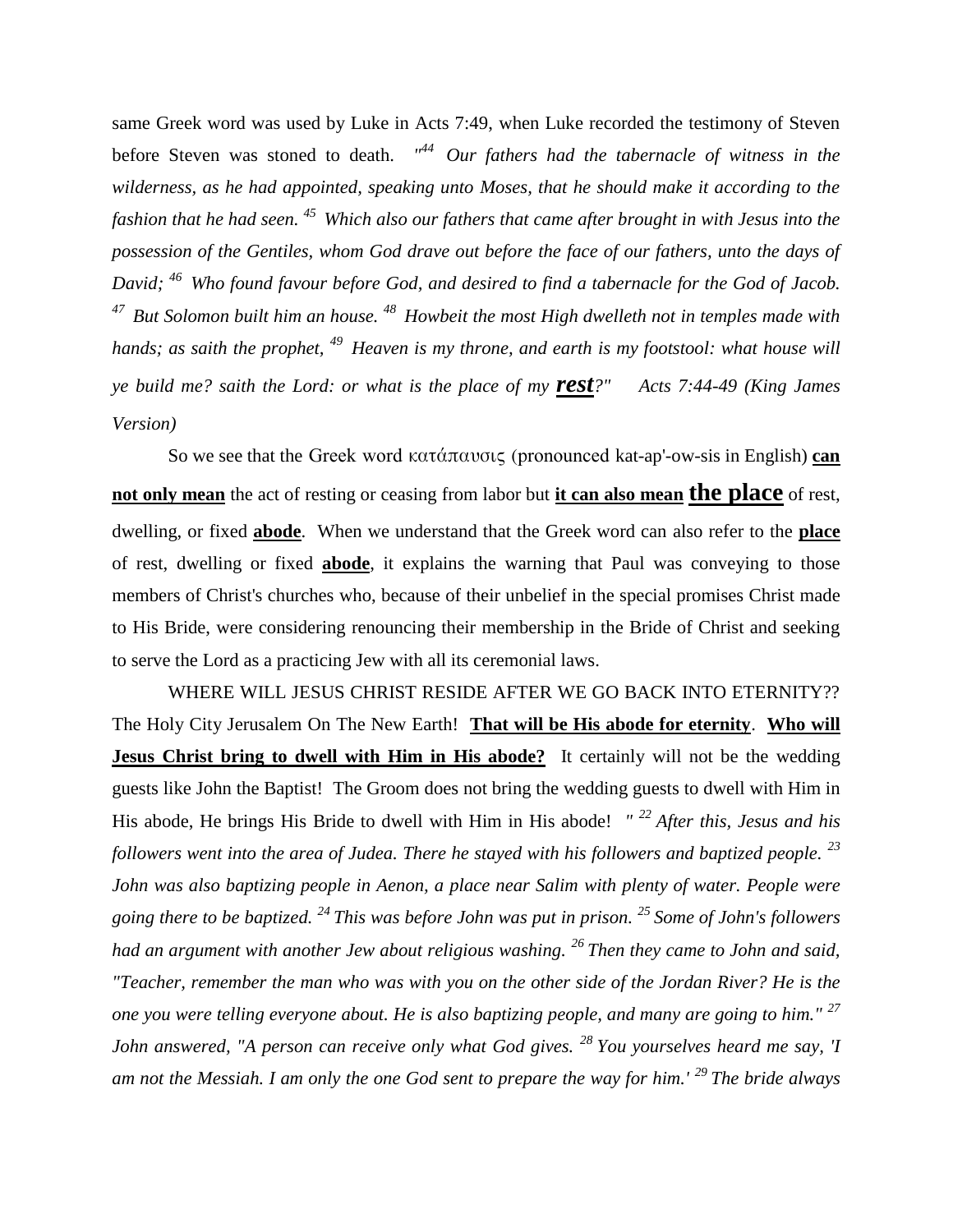*belongs to the bridegroom. The friend who helps the bridegroom just waits and listens. He is happy just to hear the bridegroom talk. That's how I feel now. I am so happy that he is here. <sup>30</sup> He must become more and more important, and I must become less important." John 3:22-30 (Easy-To-Read Version)*

 Now, having established that the Greek word could either be translated **"rest"** or **"abode"**, let us go on to consider what the Lord was saying through Paul. With your permission, we will substitute the word **"abode"** for the word "rest" in the third and fourth chapters of Hebrews where the translators should have put it. And we will leave it up to you, dear reader, to judge if it then does not fit better to convey the intent of Paul as he wrote to those who were considering "jumping ship". Please remember, as you read the scripture printed below, that it is our intention to correct the translation of the Greek word κατάπαυσις (pronounced kat-ap'-ow-sis in English). It is not our intention to add or subtract anything from the Lord's Divine Word. You will notice that the following scripture is lengthy but please read it in its entirety. Again, as you re-read it, judge if the warning does not convey the intent of Paul as he wrote to those who were considering "jumping ship".

*" <sup>1</sup>Wherefore, holy brethren, partakers of the heavenly calling, consider the Apostle and High Priest of our profession, Christ Jesus; <sup>2</sup>Who was faithful to him that appointed him, as also Moses was faithful in all his house. <sup>3</sup>For this man was counted worthy of more glory than Moses, inasmuch as he who hath builded the house hath more honour than the house. <sup>4</sup>For every house is builded by some man; but he that built all things is God. <sup>5</sup>And Moses verily was faithful in all his house, as a servant, for a testimony of those things which were to be spoken after; <sup>6</sup>But Christ as a son over his own house; whose house are we, if we hold fast the confidence and the rejoicing of the hope firm unto the end. <sup>7</sup>Wherefore (as the Holy Ghost saith, To day if ye will hear his voice, <sup>8</sup>Harden not your hearts, as in the provocation, in the day of temptation in the wilderness: <sup>9</sup>When your fathers tempted me, proved me, and saw my works forty years. <sup>10</sup>Wherefore I was grieved with that generation, and said, They do alway err in their heart; and they have not known my ways. <sup>11</sup>So I sware in my wrath, They shall not enter into my abode.) <sup>12</sup>Take heed, brethren, lest there be in any of you an evil heart of unbelief, in departing from the living God. <sup>13</sup>But exhort one another daily, while it is called To day; lest any of you be hardened through the deceitfulness of sin. <sup>14</sup>For we are made partakers of Christ, if we hold the beginning of our confidence stedfast unto the end; <sup>15</sup>While it is said, To day if ye will hear his*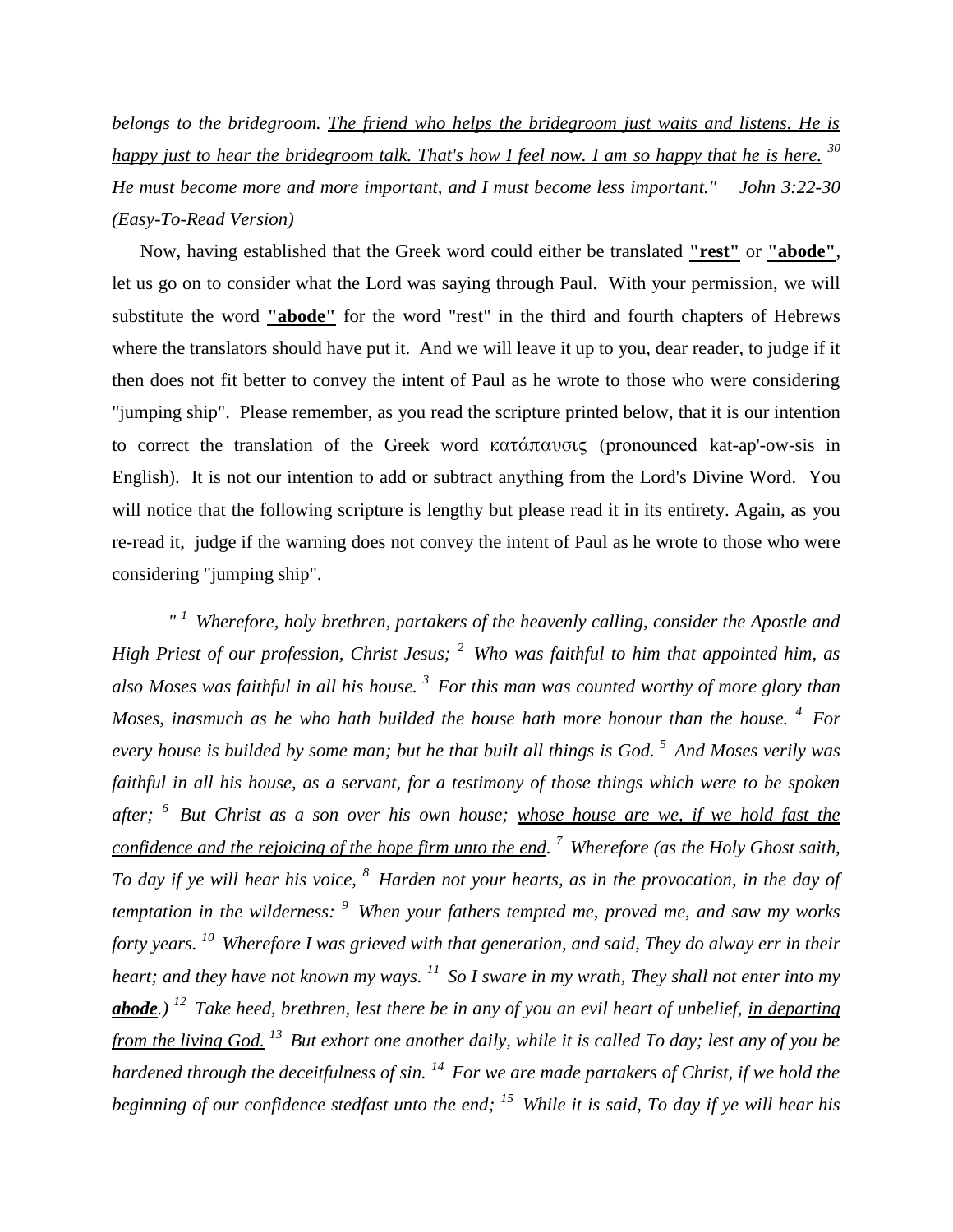*voice, harden not your hearts, as in the provocation. <sup>16</sup>For some, when they had heard, did provoke: howbeit not all that came out of Egypt by Moses. <sup>17</sup>But with whom was he grieved forty years? was it not with them that had sinned, whose carcases fell in the wilderness? <sup>18</sup>And to whom sware he that they should not enter into his abode, but to them that believed not? <sup>19</sup>So we see that they could not enter in because of unbelief.* 

*<sup>1</sup>Let us therefore fear, lest, a promise being left us of entering into his abode, any of you should seem to come short of it. <sup>2</sup>For unto us was the gospel preached, as well as unto them: but the word preached did not profit them, not being mixed with faith in them that heard it. <sup>3</sup>For we which have believed do enter into abode, as he said, As I have sworn in my wrath, if they shall enter into my abode: although the works were finished from the foundation of the world. <sup>4</sup>For he spake in a certain place of the seventh day on this wise, And God did rest the seventh day from all his works. <sup>5</sup>And in this place again, If they shall enter into my abode. <sup>6</sup>Seeing therefore it remaineth that some must enter therein, and they to whom it was first preached entered not in because of unbelief: <sup>7</sup>Again, he limiteth a certain day, saying in David, To day, after so long a time; as it is said, To day if ye will hear his voice, harden not your hearts. <sup>8</sup>For if Jesus had given them rest, then would he not afterward have spoken of another day. <sup>9</sup>There remaineth therefore a rest to the people of God. <sup>10</sup>For he that is entered into his abode, he also hath ceased from his own works, as God did from his. <sup>11</sup>Let us labour therefore to enter into that abode, lest any man fall after the same example of unbelief. <sup>12</sup>For the word of God is quick, and powerful, and sharper than any two edged sword, piercing even to the dividing asunder of soul and spirit, and of the joints and marrow, and is a discerner of the thoughts and intents of the heart. <sup>13</sup>Neither is there any creature that is not manifest in his sight: but all things are naked and opened unto the eyes of him with whom we have to do. <sup>14</sup>Seeing then that we have a great high priest, that is passed into the heavens, Jesus the Son of God, let us hold fast our profession. <sup>15</sup>For we have not an high priest which cannot be touched with the feeling of our infirmities; but was in all points tempted like as we are, yet without sin. <sup>16</sup>Let us therefore come boldly unto the throne of grace, that we may obtain mercy, and find grace to help in time of need." Hebrews chapters three and four*

You are welcome to correspond with us.